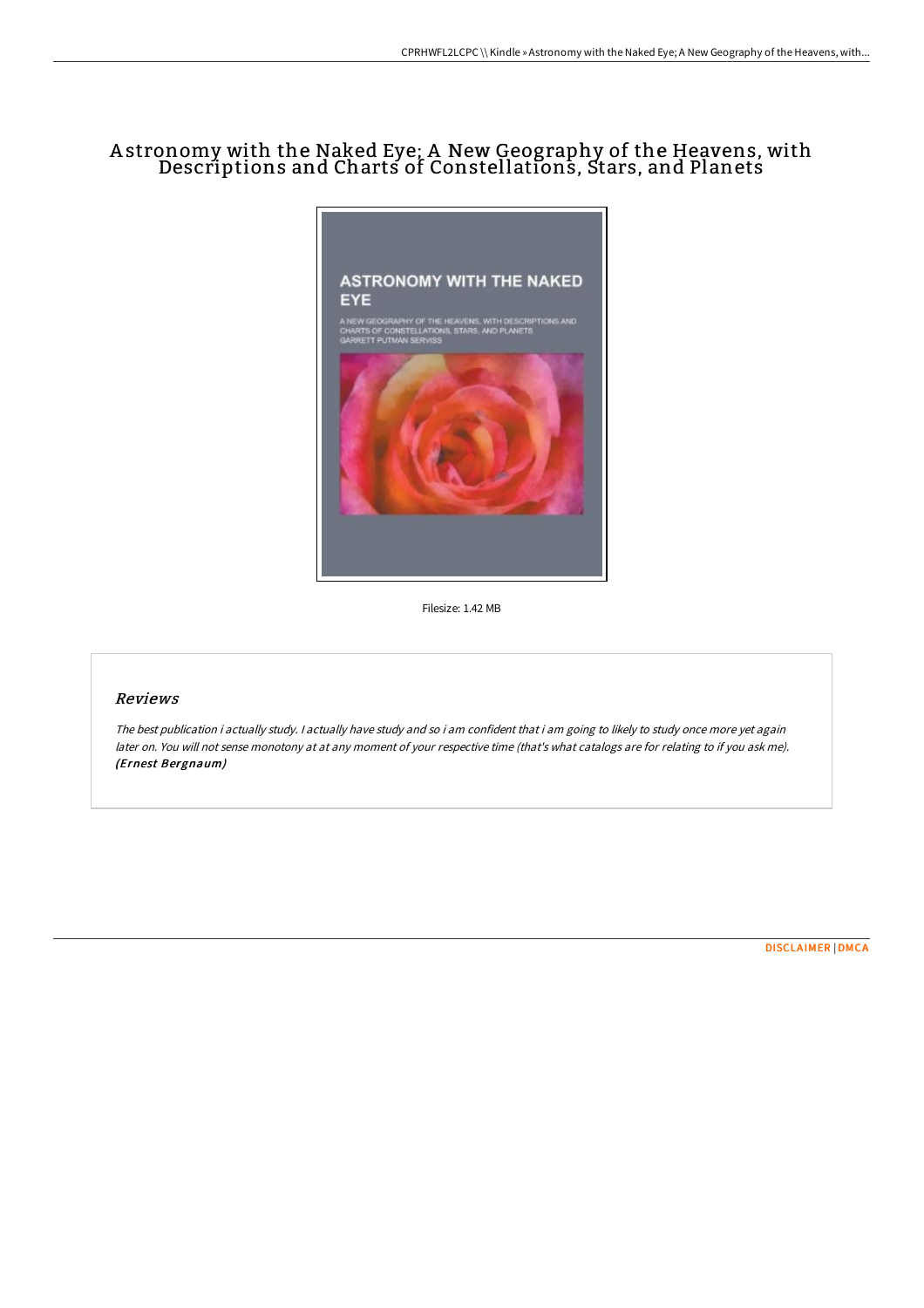### ASTRONOMY WITH THE NAKED EYE; A NEW GEOGRAPHY OF THE HEAVENS, WITH DESCRIPTIONS AND CHARTS OF CONSTELLATIONS, STARS, AND PLANETS



Theclassics.Us, United States, 2013. Paperback. Book Condition: New. 246 x 189 mm. Language: English . Brand New Book \*\*\*\*\* Print on Demand \*\*\*\*\*.This historic book may have numerous typos and missing text. Purchasers can usually download a free scanned copy of the original book (without typos) from the publisher. Not indexed. Not illustrated. 1908 edition. Excerpt: . THE ZODIACAL LIGHT THIS mysterious phenomenon is not, strictly speaking, a stellar object, although it is unquestionaably connected with a star--our own sun. Like the constellations and the Milky Way, it has long attracted a great deal of attention, although it is too indefinite to have any mythological associations, and even yet its nature is not well understood. The general opinion at present is that the Zodiacal Light is a faint extension of the sun s corona. It is generally described as a cone shaped or lenticular light, rising above the western horizon after sunset and above the eastern horizon before sunrise, but not to be seen at all seasons. It is especially a naked-eye object, for it is too diffuse to be observed with a telescope, and attempts to photograph it are not very successful. The light lies in, or very near, the plane of the ecliptic, and consequently is best seen when the ecliptic makes the steepest angle with the horizon. For our latitudes this occurs in the evening during February, March, and April, and in the morning during September and October. It can be traced in a clear sky, and in the absence of moonlight to a distance of about sixty degrees from the sun. Of course, it cannot be seen while the sun is above the horizon, and not immediately after sunset or before sunrise. It is sometimes confounded with twilight, but its distinct nature may be immediately...

D Read Astronomy with the Naked Eye; A New Geography of the Heavens, with Descriptions and Charts of [Constellations,](http://albedo.media/astronomy-with-the-naked-eye-a-new-geography-of-.html) Stars, and Planets Online

A Download PDF Astronomy with the Naked Eye; A New Geography of the Heavens, with Descriptions and Charts of [Constellations,](http://albedo.media/astronomy-with-the-naked-eye-a-new-geography-of-.html) Stars, and Planets